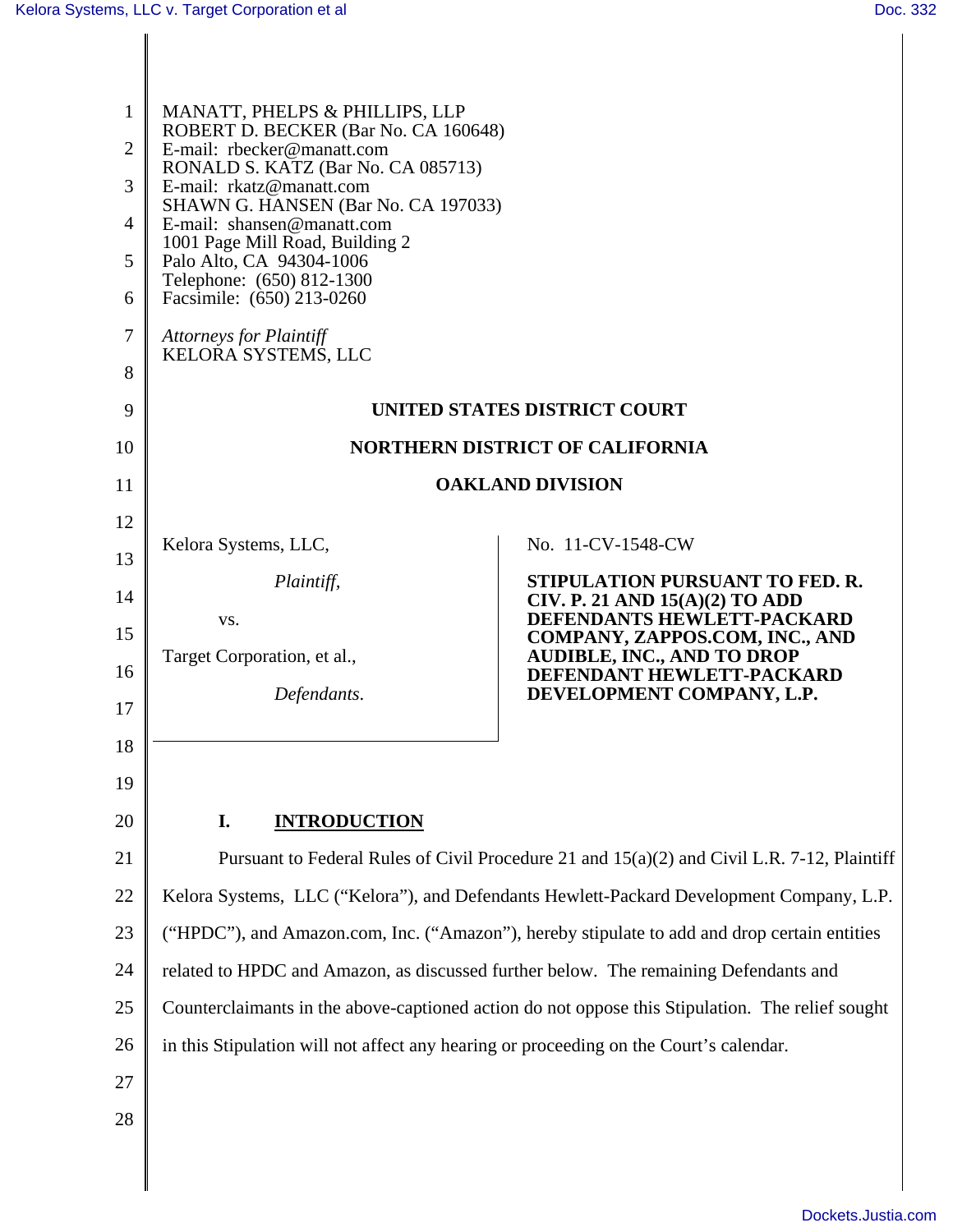1

## **II. HEWLETT-PACKARD ENTITIES**

| $\mathbf{2}$   | HPDC represents that it is a wholly-owned subsidiary of Hewlett-Packard Company                  |  |
|----------------|--------------------------------------------------------------------------------------------------|--|
| 3              | ("HP"), is a holding company for Hewlett-Packard Company's intellectual property rights, and     |  |
| $\overline{4}$ | has never been involved in the hosting, operation, maintenance, development, or design of any e- |  |
| 5              | commerce websites, including the Accused Instrumentality that is identified in Appendix P of     |  |
| 6              | Kelora's Patent L.R. 3-1 Disclosure of Asserted Claims and Infringement Contentions.             |  |
| $\tau$         | Consistent with the Court's guidance provided during the May 31, 2011, Case                      |  |
| 8              | Management Conference (see Tr. at p. 14), Kelora, HPDC, and HP have agreed pursuant to           |  |
| 9              | Federal Rules of Civil Procedure 21 and $15(a)(2)$ to add HP and drop HPDC as Defendants in this |  |
| 10             | case as follows:                                                                                 |  |
| 11             | (1) HP is responsible for any infringement that may be found regarding the Accused               |  |
| 12             | Instrumentalities identified in Kelora's infringement contentions served on HPDC; in this regard |  |
| 13             | HP agrees to step into the shoes of HPDC and that HPDC may be treated as the correct entity for  |  |
| 14             | purposes of the alleged infringement and liability related to such Accused Instrumentalities.    |  |
| 15             | (2) No defense will be raised that HPDC is a necessary party for such claims.                    |  |
| 16             | (3) Kelora will be entitled to re-instate HPDC as a Defendant if any such defense is             |  |
| 17             | asserted.                                                                                        |  |
| 18             | <b>AMAZON ENTITIES</b><br>Ш.                                                                     |  |
| 19             | Kelora's infringement contentions regarding Amazon in Appendix K of Kelora's Patent              |  |
| 20             | L.R. 3-1 Disclosure of Asserted Claims and Infringement Contentions identify five websites:      |  |
| 21             | www.amazon.com, www.abebooks.com, www.audible.com, www.endless.com, and                          |  |
| 22             | www.zappos.com. Amazon represents that www.abebooks.com, www.audible.com ("Audible"),            |  |
| 23             | and www.zappos.com ("Zappos"), are not operated by Amazon.com, Inc. As Audible and               |  |
| 24             | Zappos are wholly-owned subsidiaries of Amazon, Kelora and Amazon agree that Audible and         |  |
| 25             | Zappos will be added as Defendants and subject to the corresponding infringement contentions in  |  |
| 26             | Appendix K of Kelora's Patent L.R. 3-1 Disclosure of Asserted Claims and Infringement            |  |
| 27             | Contentions.                                                                                     |  |
|                |                                                                                                  |  |

28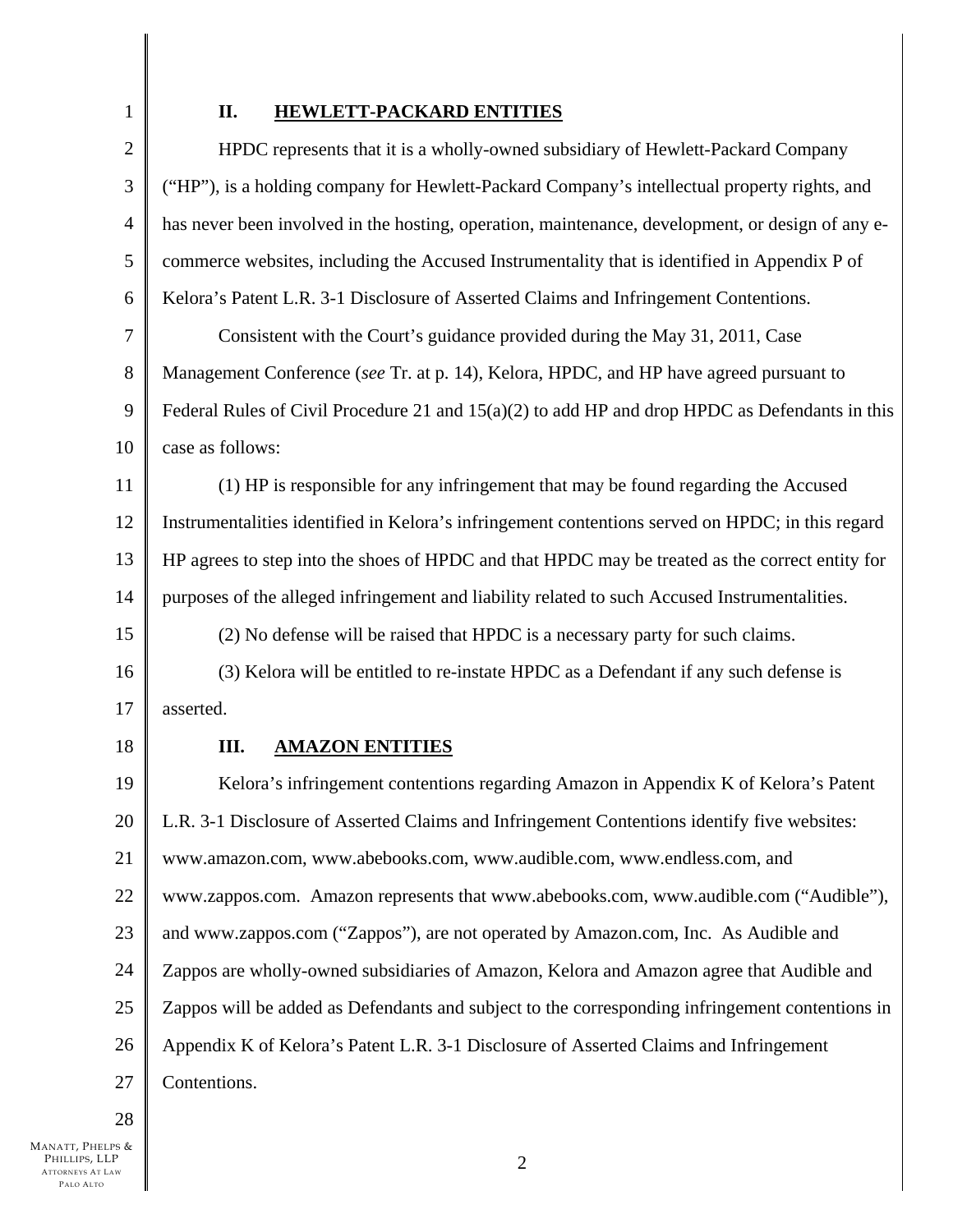1

## **VI. PROCEDURAL MATTERS**

2 3 4 5 6 Submitted herewith as Exhibit A is Kelora's proposed Second Amended Complaint reflecting the changes to the parties discussed herein. Defendants that have been dismissed since the filing of Kelora's First Amended Complaint have been omitted in the draft Second Amended Complaint. No other substantive changes have been made with respect to the allegations regarding other Defendants.

7 8 9 10 11 12 13 14 15 16 17 To avoid unnecessary filings on the Court's docket, pleadings responsive to Kelora's Second Amended Complaint need only be filed by the new parties, Audible and Zappos. As HP will be stepping into the shoes of HPDC, HP will adopt HPDC's Answer and Counterclaims (Docket No. 279). The previously filed Answers and Counterclaims of Defendants Target Corporation (Docket No. 281), OfficeMax Incorporated (Docket No. 285), Rockler Companies, Inc. (Docket No.280) , 1-800-Flowers.com, Inc. (Docket No. 283), Amazon.com, Inc. (Docket No. 286), Dell, Inc. (Docket No. 272), Office Depot, Inc. (Docket No. 282), Newegg Inc. (Docket No. 275), Costco Wholesale Corporation (Docket No. 284), and CircuitCity.com Inc. (Docket No. 276), will be deemed filed in response to Kelora's proposed Second Amended Complaint. Kelora, HP, Audible, and Zappos will meet and confer regarding dates for initial disclosures and Patent L.R. 3-4(a) document productions by HP, Audible, and Zappos.

18

19 DATED: August 11, 2011

| 20              | By: /s/ Robert D. Becker                               | By: <u>/s/ Richard S. Zembek</u>                                |
|-----------------|--------------------------------------------------------|-----------------------------------------------------------------|
| 21              | Robert D. Becker<br>Ronald S. Katz                     | Dan D. Davison<br>Richard S. Zembek                             |
| 22              | Shawn G. Hansen<br>MANATT, PHELPS & PHILLIPS, LLP      | Daniel S. Leventhal<br>FULBRIGHT & JAWORSKI L.L.P.              |
| 23              | 1001 Page Mill Road, Building 2<br>Palo Alto, CA 94304 | 2200 Ross Avenue, Suite 2800<br>Dallas, Texas 75201-2784        |
| 24              | Telephone: (650) 812-1300<br>Email: rbecker@manatt.com | Telephone: (214) 855-8000<br>Email: ddavison@fulbright.com      |
| 25              | Email: rkatz@manatt.com<br>Email: shansen@manatt.com   | Email: rzembek@fulbright.com<br>Email: dleventhal@fulbright.com |
| 26              | <b>Attorneys for Plaintiff</b>                         | Gilbert A. Greene                                               |
| 27              | KELORA SYSTEMS, LLC                                    | FULBRIGHT & JAWORSKI, LLP<br>98 San Jacinto Blvd., Suite 1100   |
| 28              |                                                        | Austin, TX 78701-4255<br>Telephone: (512) 536-3097              |
| PS &<br>P<br>AW |                                                        | 3                                                               |
|                 |                                                        |                                                                 |

MANATT, PHEL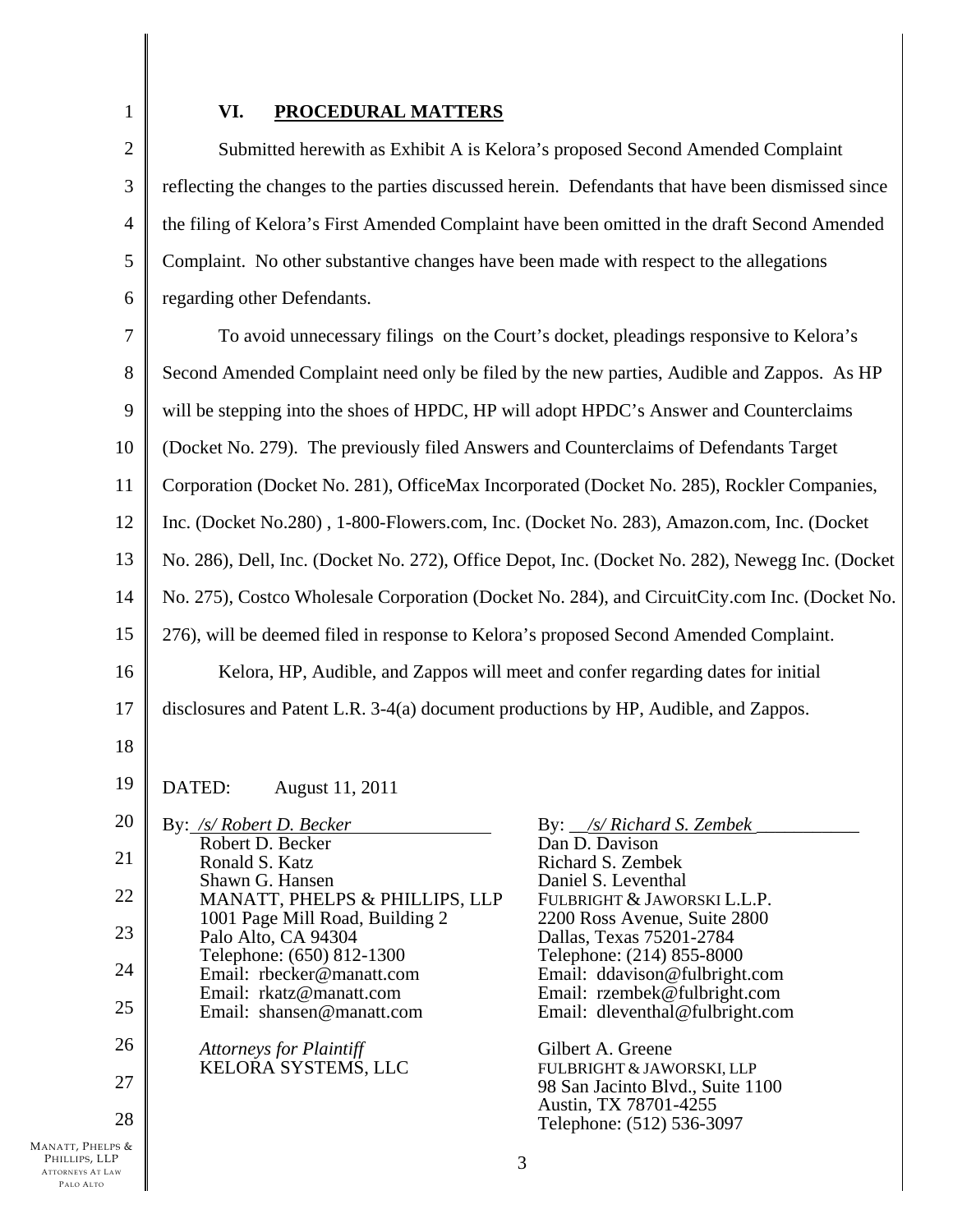| $\mathbf{1}$                                                              | Email: ggreene@fulbright.com                                                                  |
|---------------------------------------------------------------------------|-----------------------------------------------------------------------------------------------|
| $\overline{2}$<br>3                                                       | John A. O'Malley<br>FULBRIGHT & JAWORSKI LLP<br>555 South Flower Street, 41st Floor           |
| $\overline{4}$                                                            | Los Angeles, CA 90071<br>Telephone: (213) 892-9200                                            |
| 5                                                                         | Email: jomalley@fulbright.com                                                                 |
| 6                                                                         | Attorneys for Defendants<br>AMAZON.COM, INC., AND HEWLETT-<br>PACKARD DEVELOPMENT COMPANY,    |
| 7                                                                         | L.P.                                                                                          |
| 8                                                                         |                                                                                               |
| 9                                                                         | <b>SIGNATURE ATTESTATION</b>                                                                  |
| 10                                                                        | Pursuant to General Order No. $45(X)(B)$ , I hereby certify that concurrence in the filing of |
| 11                                                                        | this document has been obtained from the other signatory shown above.<br>/s/Robert D. Becker  |
| 12                                                                        |                                                                                               |
| 13                                                                        |                                                                                               |
| 14                                                                        | PURSUANT TO STIPULATION, IT IS SO ORDERED.                                                    |
| 15                                                                        |                                                                                               |
| 16<br>17                                                                  |                                                                                               |
| 18                                                                        | $\ln \det$<br>DATED: 8/11/2011<br>Taudia Wilken                                               |
| 19                                                                        | U.S. District Judge                                                                           |
| 20                                                                        |                                                                                               |
| 21                                                                        |                                                                                               |
| 22                                                                        |                                                                                               |
| 23                                                                        |                                                                                               |
| 24                                                                        |                                                                                               |
| 25                                                                        |                                                                                               |
| 26                                                                        |                                                                                               |
| 27                                                                        |                                                                                               |
| 28                                                                        |                                                                                               |
| MANATT, PHELPS &<br>PHILLIPS, LLP<br><b>ATTORNEYS AT LAW</b><br>PALO ALTO | $\overline{4}$                                                                                |